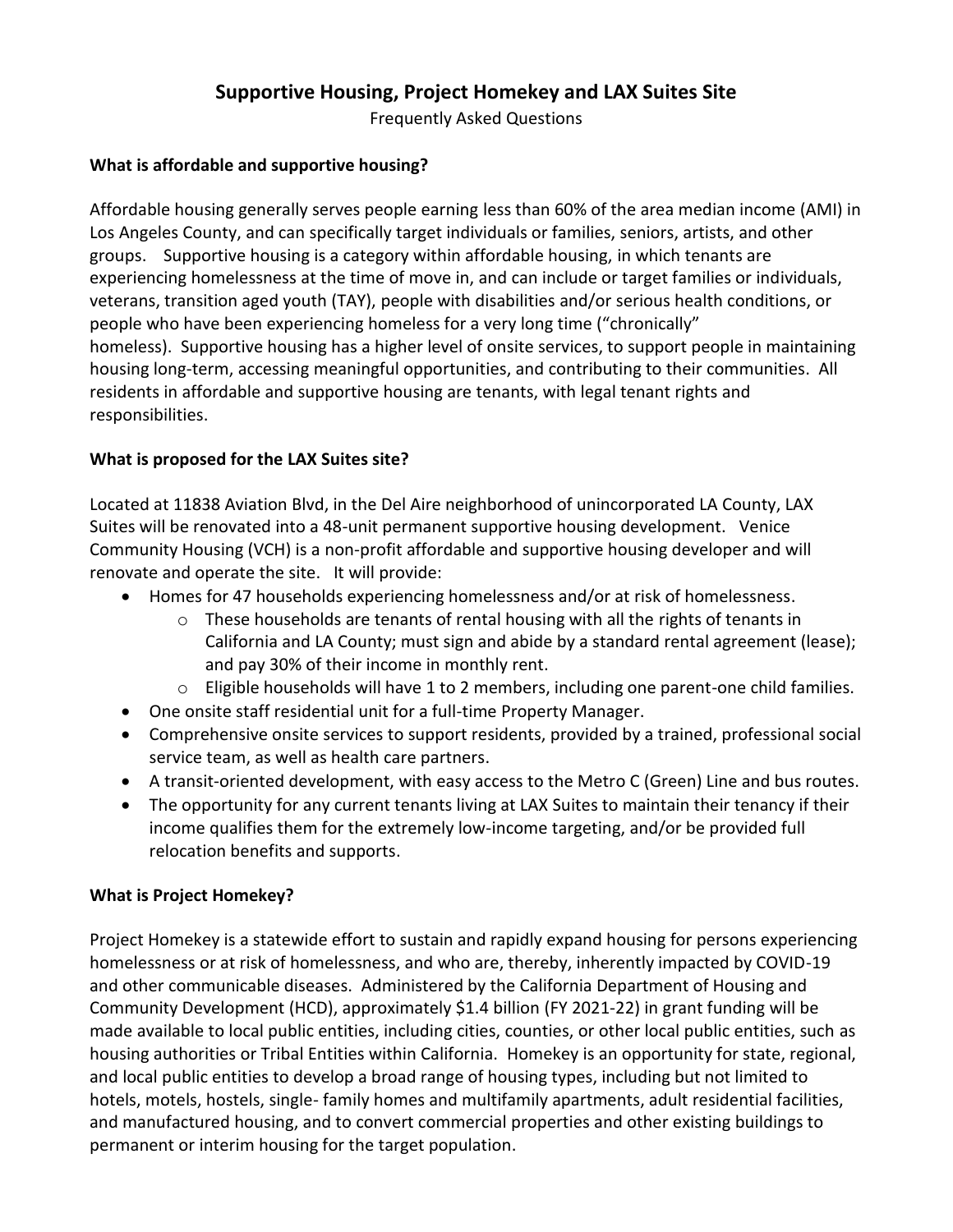Project Homekey includes land use authority in order to streamline implementation: "Land Use Pursuant to HSC section 50675.1.3, subdivision (i), Homekey Projects are deemed consistent and in conformity with any applicable local plan, standard, or requirement, and any applicable coastal plan (local or otherwise). Such Projects shall not be subject to any discretionary local permit review or approval process (e.g., a discretionary use permit process) before being able to proceed as a permitted use." Because of the land use authority in the Project Homekey legislation, projects don't require a public decision-making or approval process.

The detailed funding application, with more information about the program, is here: [https://homekey.hcd.ca.gov/sites/default/files/2022-05/Homekey-2021Guidelines-NOFA-Amended-](https://homekey.hcd.ca.gov/sites/default/files/2022-05/Homekey-2021Guidelines-NOFA-Amended-05-05-22.pdf)[05-05-22.pdf](https://homekey.hcd.ca.gov/sites/default/files/2022-05/Homekey-2021Guidelines-NOFA-Amended-05-05-22.pdf). Data about the program's implementation is here: [https://homekey.hcd.ca.gov/awards-dashboard.](https://homekey.hcd.ca.gov/awards-dashboard)

## **In what stage of the Project Homekey process is LAX Suites, and what additional approvals are needed for the site?**

A Project Homekey award was approved for LA County and Venice Community Housing to implement supportive housing at LAX Suites in March 2022. The award will result in grants from both the State and the County. Those agreements are being drafted and approved as of May 2022, and are expected to be finalized and executed by the end of May. Venice Community Housing will then purchase LAX Suites in June 2022 and begin rehabilitation of the property soon afterward. Administrative approvals by LA County are needed prior to beginning construction.

## **How will the supportive housing development at LAX Suites be staffed?**

There will be at least 3.75 full-time, on-site professional staff, including 2 full-time case managers as the main social service point person for tenants with offices on site and 1 full-time property manager who will live on site. The last 0.75 FTE of staffing at the site will be a combination of a case manager, mental health specialist, supervisors. If needed, a site monitor will work occasionally at the site generally on evenings or weekends. VCH will be responsible for the management of the building and the overall provision of services, via this team of staff.

#### **How will the operations plan promote safety and security?**

The above, robust staffing plan is the core of providing safety and security at LAX Suites, and staff is well trained on emergency response, de-escalation, site activation and monitoring, and other safety tools. Additionally, security cameras will be installed throughout the site and monitored by the property manager, and the exterior and common areas of the site will be well-lit, including some continuous and some motion-sensor lighting. There will be a tenant council formed at the property, and safety and security will be an ongoing focus for tenant leadership.

Other safety features, such as a parking lot gate and/or other tenant-only access points, fob/keyless locks, design/landscape that prevents "blindspots" and other features are still in development. The rehabilitation plans will not be finalized until ownership of the building is secured and all testing and site investigations are completed. The additional safety features will be part of the renovation plans.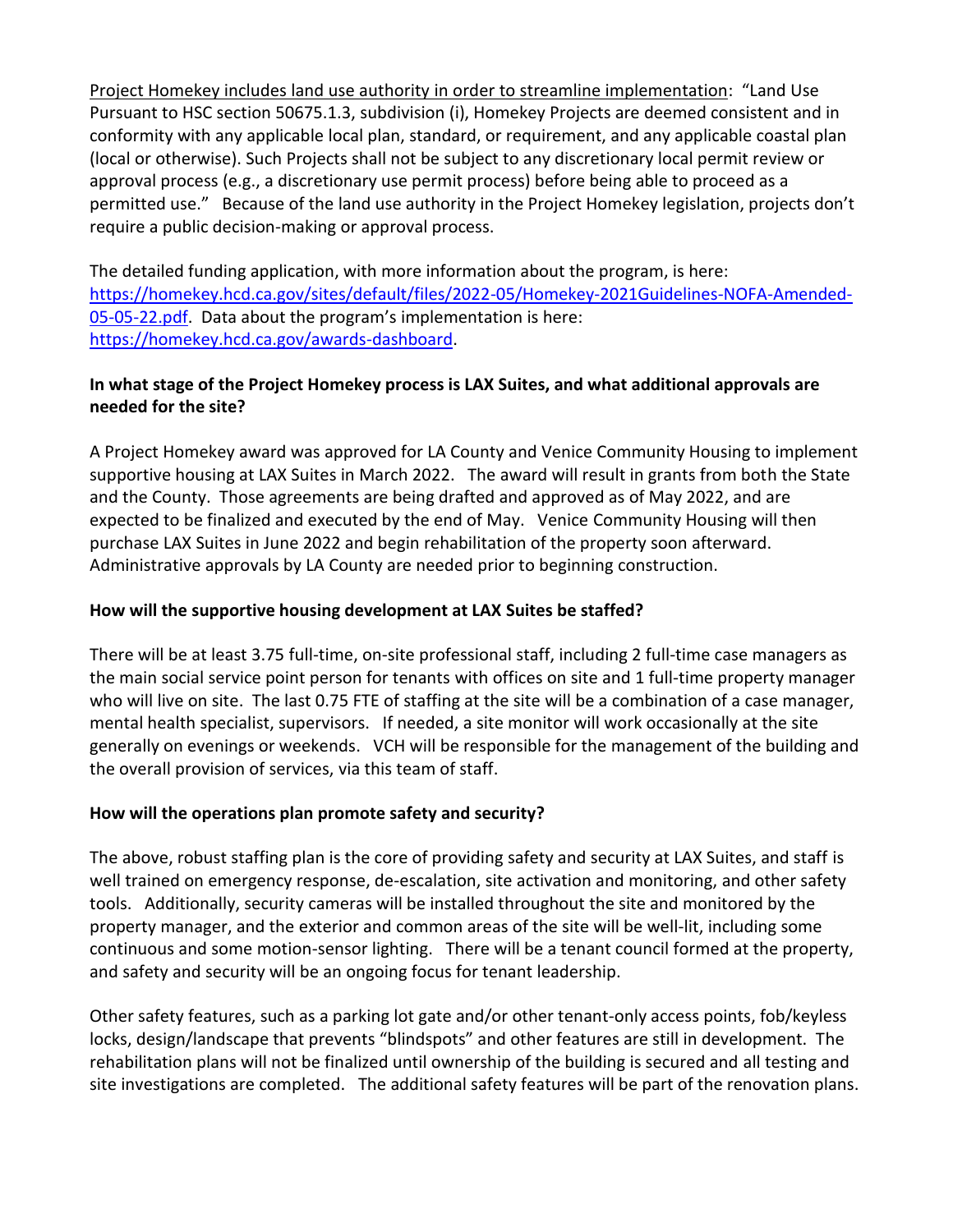## **How will be people be able to apply for and/or referred for housing at the LAX Suites site?**

Applicants will be referred through the Coordinated Entry System (CES) for LA County's Service Planning Area 8 (South Bay communities - [http://publichealth.lacounty.gov/CHS/SPA8/index.htm\)](http://publichealth.lacounty.gov/CHS/SPA8/index.htm). The CES system creates centralized waitlists for permanent supportive housing by sub-region throughout LA County. All households experiencing homelessness should ensure they have completed the CES intake/assessment process to be eligible for referrals for future tenancy at the LAX Suites site. The CES includes referrals for adults, transition age youth (age 18-25), and families with children experiencing homelessness.

# **What specific social services will be provided for people who have experienced homelessness?**

There will be at least two full-time case managers, as well as mental health specialists and supervisors, working on-site and a 24-hour crisis response system for tenants with off-hours emergencies. The case managers work with tenants to identify actions and services that can improve their health, mental health, and address other needs and goals as well as ensure their housing stability. Community partners will also provide services on and off site to provide a comprehensive and accessible service approach for tenants, including Venice Family Clinic for comprehensive health services. Also, the case managers connect people to off-site services they may need such as education and training, job placement services, and others. There is a very detailed social services plan for the LAX Suites site that has been approved through the Project Homekey funding process.

#### **What is Housing First and how does it impact tenant screening and selection?**

Generally, Housing First is a homeless assistance approach that prioritizes providing permanent housing to people experiencing homelessness, thus ending their homelessness and serving as a platform from which they can pursue personal goals and improve their quality of life. Housing First does not require people experiencing homelessness to address the all of their problems including behavioral health problems, or to graduate through a series of services programs before they can access housing.

Project Homekey requires the Housing First approach, a documented best practice in supportive housing: "The Eligible Applicant shall certify to employ the core components of Housing First, as set forth at Welfare and Institutions Code section 8255, in its property management and tenant selection practices. Projects shall accept tenants regardless of sobriety, participation in services or treatment, history of incarceration, credit history, or history of eviction in accordance with practices permitted pursuant to Housing First practices, including local Coordinated Entry System prioritization protocols, or other federal or state Project funding sources."

From Welfare and Institutions Code section 8255, part (b), "Core components of Housing First" means all of the following:

(1) Tenant screening and selection practices that promote accepting applicants regardless of their sobriety or use of substances, completion of treatment, or participation in services.

(2) Applicants are not rejected on the basis of poor credit or financial history, poor or lack of rental history, criminal convictions unrelated to tenancy, or behaviors that indicate a lack of "housing readiness."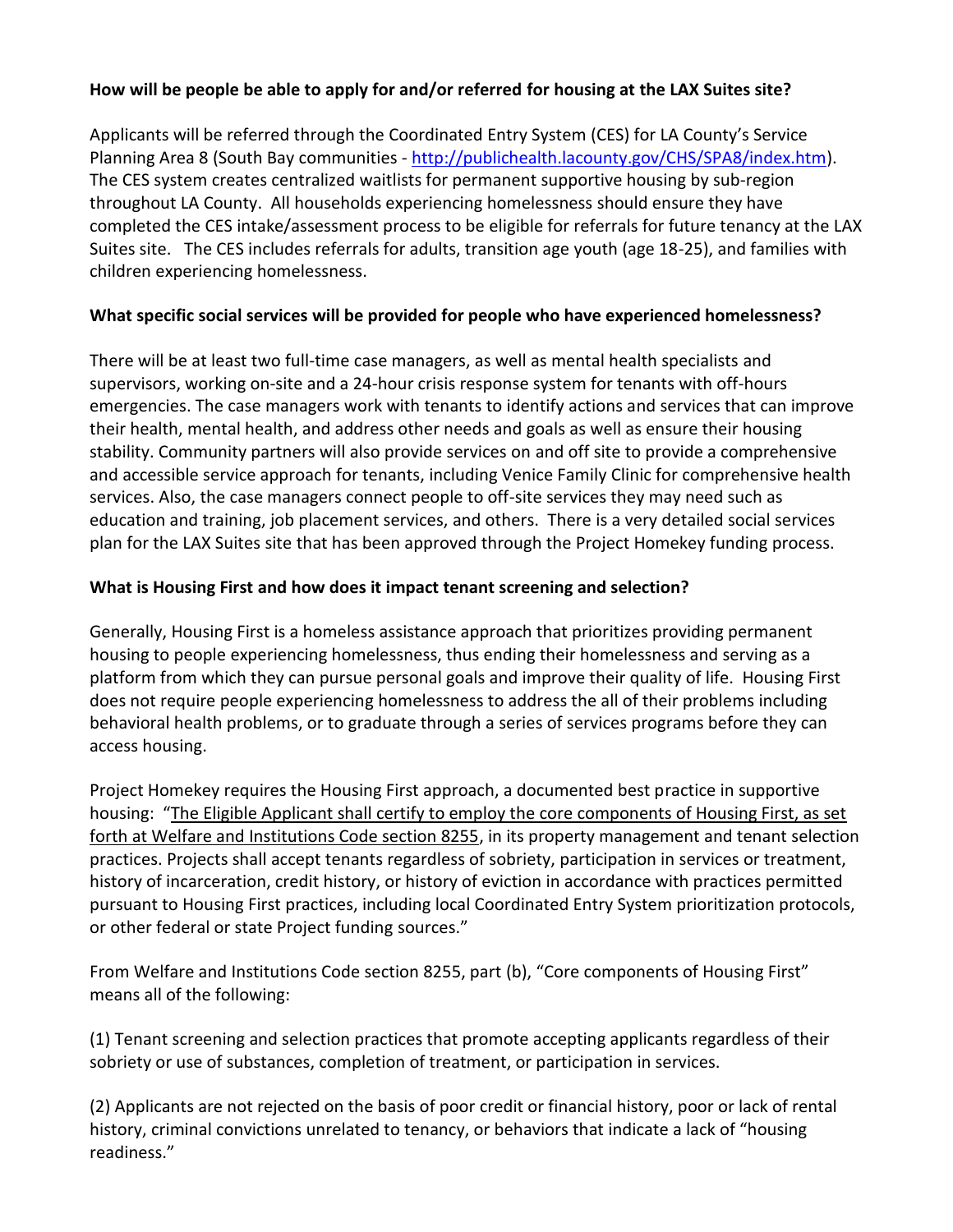(3) Acceptance of referrals directly from shelters, street outreach, drop-in centers, and other parts of crisis response systems frequented by vulnerable people experiencing homelessness.

(4) Supportive services that emphasize engagement and problem solving over therapeutic goals and service plans that are highly tenant-driven without predetermined goals.

(5) Participation in services or program compliance is not a condition of permanent housing tenancy.

(6) Tenants have a lease and all the rights and responsibilities of tenancy, as outlined in California's Civil, Health and Safety, and Government codes.

(7) The use of alcohol or drugs in and of itself, without other lease violations, is not a reason for eviction.

(8) In communities with coordinated assessment and entry systems, incentives for funding promote tenant selection plans for supportive housing that prioritize eligible tenants based on criteria other than "first-come-first-serve," including, but not limited to, the duration or chronicity of homelessness, vulnerability to early mortality, or high utilization of crisis services. Prioritization may include triage tools, developed through local data, to identify high-cost, high-need homeless residents.

(9) Case managers and service coordinators who are trained in and actively employ evidence-based practices for client engagement, including, but not limited to, motivational interviewing and clientcentered counseling.

(10) Services are informed by a harm-reduction philosophy that recognizes drug and alcohol use and addiction as a part of tenants' lives, where tenants are engaged in nonjudgmental communication regarding drug and alcohol use, and where tenants are offered education regarding how to avoid risky behaviors and engage in safer practices, as well as connected to evidence-based treatment if the tenant so chooses.

(11) The project and specific apartment may include special physical features that accommodate disabilities, reduce harm, and promote health and community and independence among tenants.

These Housing First principles will be implemented in the supportive housing project at LAX Suites both because they are required, and because they are proven best practices in ending homelessness and providing stable, healthy housing.

#### **What information will be gathered about tenants/applicants during the lease up process?**

A detailed Property Management plan has been prepared and approved through the Project Homekey funding process. Typically, a credit and criminal record report will be obtained and reviewed for each applicant 18 years of age and over. Income verification documents will be obtained, and previous landlords will be contacted for reference. Applicants will be provided the results of credit, criminal background and past landlord reports and be provided an opportunity to respond and to provide evidence of incorrect information and/or mitigating factors. The Housing First model ensures that people are not unnecessarily denied housing, though denials in limited circumstances are allowed.